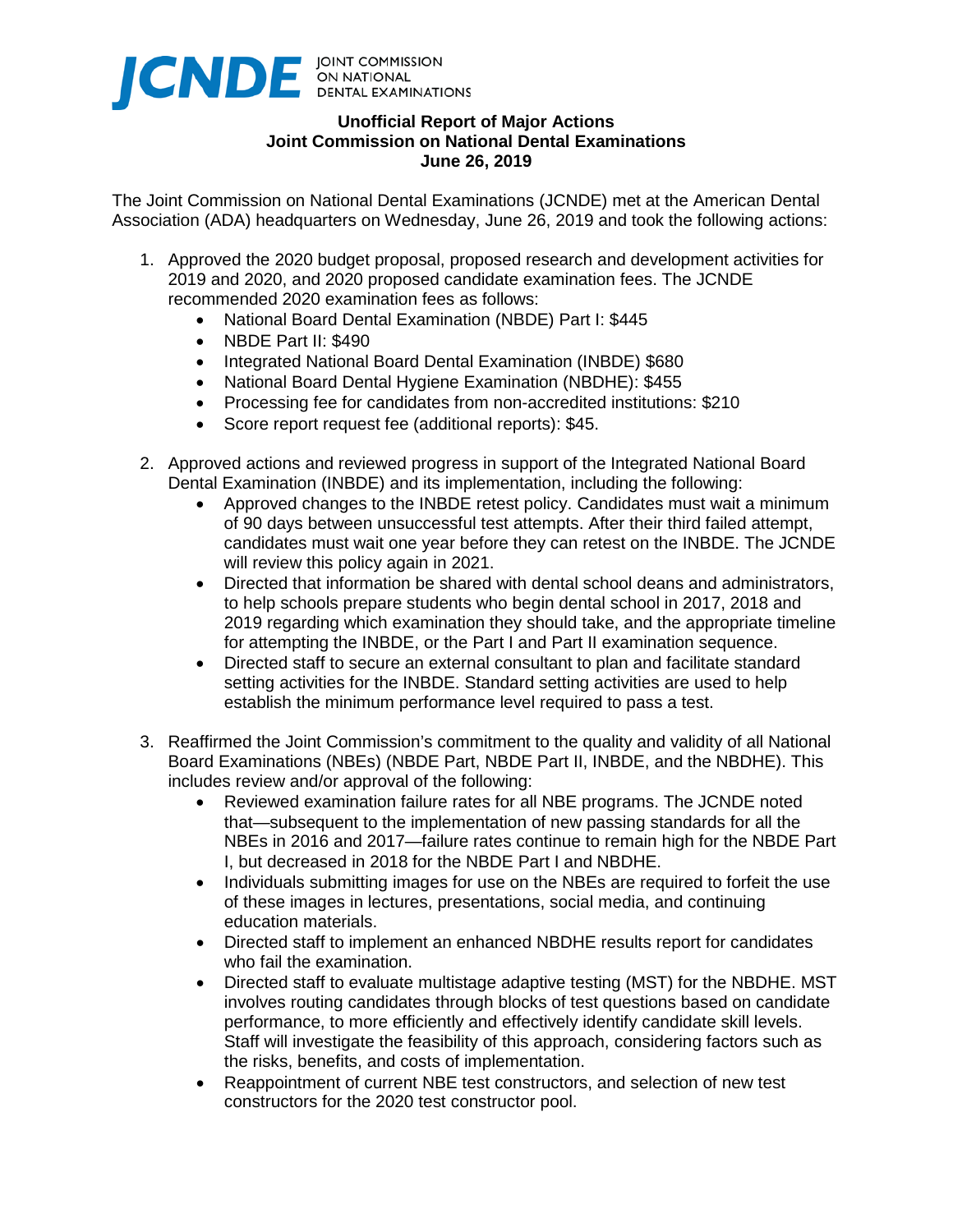

- Dental Subject Matter Experts who have completed five (5) years of service in a Dental Test Constructor Pool may reapply and be considered for re-approval into the pool.
- Dental Hygiene Subject Matter Experts who have completed three (3) years of service in the Dental Hygiene Test Constructor Pool may reapply and be considered for re-approval into the pool.
- Acceptance of the following which are used to monitor operational activity and report on the quality and performance of National Board Examinations:
	- National Board Dental Examinations Technical Report
	- National Board Dental Hygiene Examination Technical Report
	- **Trends in Candidate Performance Report**
	- Quality of Recent Examinations Report
	- National Board Examination Guides
- 4. Pursued efforts in support of the strategic direction of the Joint Commission. This includes the following:
	- Supported ADA efforts to pursue best practices in Commission governance, including efforts to reduce conflicts of interest as Commissions pursue their program duties as indicated in the ADA *Bylaws*. A set of corresponding provisions will go before the ADA House of Delegates in September 2019.
	- Reflected on the proposed governance changes and the JCNDE's newly approved (December 2018) Mission and Vision:
		- **Mission**: Protecting public health through valid, reliable and fair assessments of knowledge, skills, and abilities to inform licensure and certification decisions that help ensure safe and effective patient care by qualified oral healthcare team members.
		- **Vision**: The JCNDE is the nation's leading resource for supporting standards of oral healthcare professionals through valid, reliable and fair assessments for licensure and certification.
	- Established a new standing committee of the JCNDE: the Committee on Communications and Stakeholder Engagement. This Committee will undertake activities to help ensure JCNDE communications are strategic, informative, timely, relevant, and considerate of the communication needs of external stakeholders. It will meet on an annual basis and be composed of the following:
		- One (1) Commissioner originally appointed to the JCNDE by AADB
		- One (1) Commissioner originally appointed to the JCNDE by ADA
		- One (1) Commissioner originally appointed to the JCNDE by ADEA
		- One (1) Commissioner originally appointed to the JCNDE by ADHA
		- One (1) Commissioner originally appointed to the JCNDE by ASDA
		- **The JCNDE Public Member**
		- **The JCNDE Chair**
		- **The JCNDE Vice Chair**
	- Directed staff to develop surveys that could be administered to stakeholders to understand the effectiveness of JNCDE communications activities.
	- Approved changing the name of the National Dental Examiners' Advisory Forum (NDEAF) to the State Dental Board Forum (SDBF), to better reflect the target audience.
- 5. Dr. Cataldo Leone will serve as JCNDE Chair for the 2019-2020 term. The JCNDE also elected Dr. K. "Ragu" Ragunanthan to serve as Vice Chair during the aforementioned